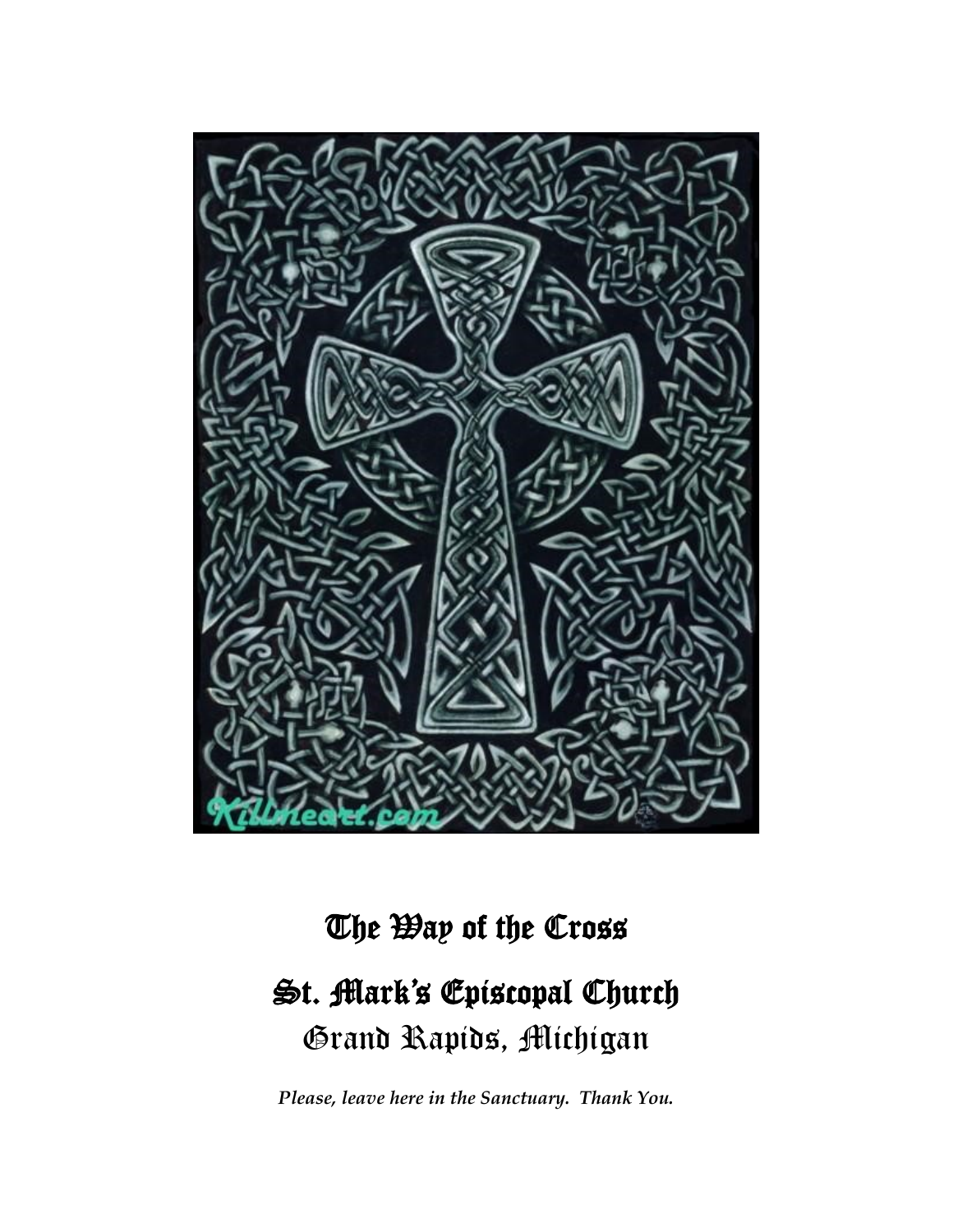# **Opening Prayers**

+In the Name of the Father, and of the Son, and of the Holy Spirit. *Amen*.

Lord, have mercy. *Christ, have mercy.* Lord, have mercy.

*Officiant and People*

**Our Father, who art in heaven, hallowed be thy Name, thy kingdom come, thy will be done, on earth as it is in heaven. Give us this day our daily bread. And forgive us our trespasses, as we forgive those who trespass against us. And lead us not into temptation, but deliver us from evil.** 

V. We will glory in the cross of our Lord Jesus Christ: **R. In whom is our salvation, our life and resurrection.**

Let us pray. *(Silence)*

Assist us mercifully with your help, O Lord God of our salvation, that we may enter with joy upon the contemplation of those mighty acts, whereby you have given us life and immortality; through Jesus Christ our Lord. **Amen.**

## **First Station**

**Jesus is condemned to death**

We adore you, O Christ, and we bless you: *Because by your holy cross you have redeemed the world.*

As soon as it was morning, the chief priests, with the elders and scribes, and the whole council, held a consultation; and they bound Jesus and led him away and delivered him to Pilate. And they all condemned him and said, "He deserves to die." When Pilate heard these words, he brought Jesus out and sat down on the judgment seat at a place called the Pavement, but in the Hebrew, Gabbatha. Then he handed Jesus over to them to be crucified.

V. God did not spare his own Son: **R. But delivered him up for us all.**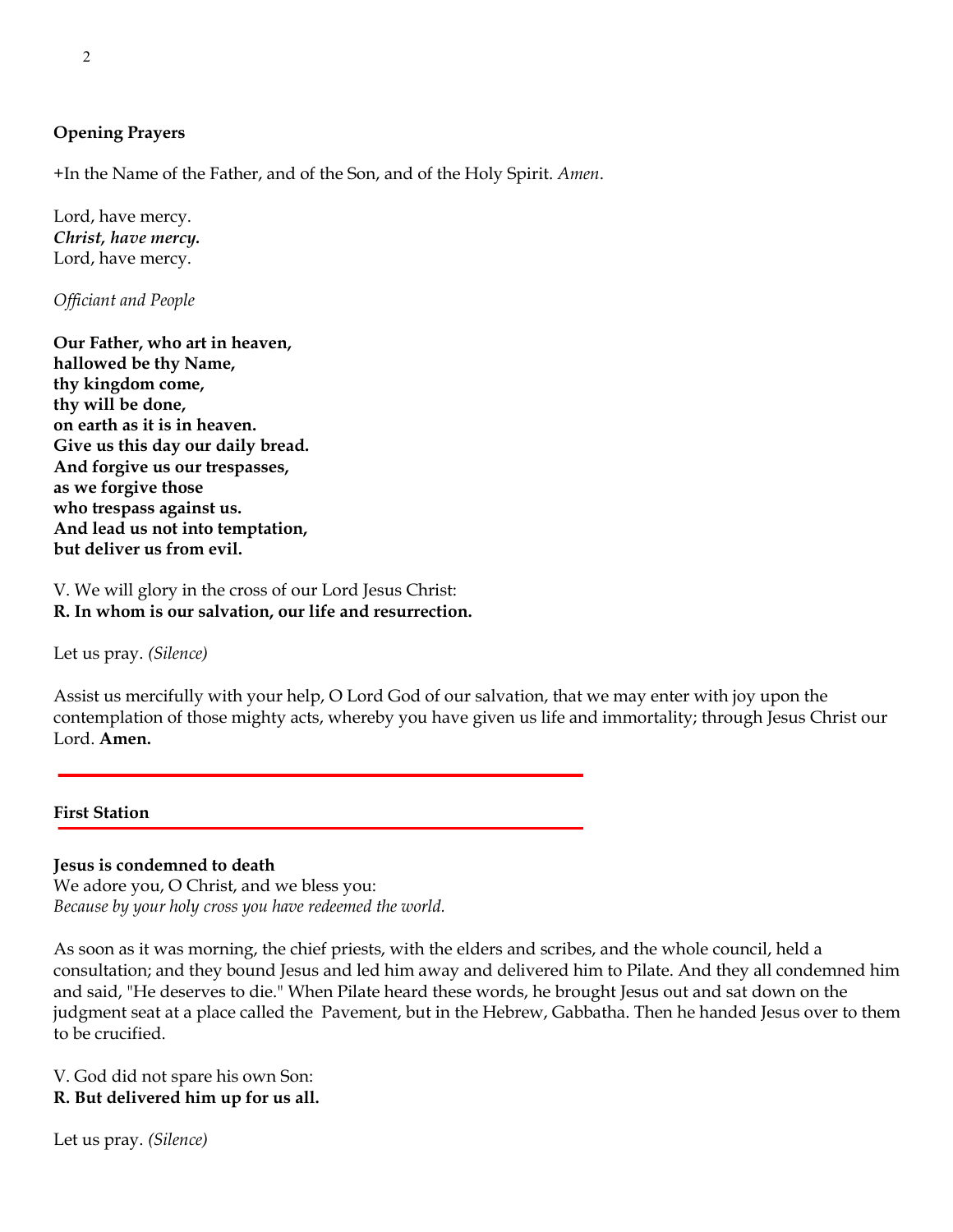Almighty God, whose most dear Son went not up to joy but first he suffered pain and entered not into glory before he was crucified: Mercifully grant that we, walking in the way of the cross, may find it none other than the way of life and peace; through Jesus Christ your Son our Lord. *Amen.*

Together:

*Holy God, Holy and Mighty, Holy Immortal One, Have mercy upon us.*

Chant (Sung several times)

*Jesus, remember me, when you come into your kingdom. Jesus, remember me, when you come into your kingdom.*

**Second Station**

# **Jesus takes up his Cross**

We adore you, O Christ, and we bless you: *Because by your holy cross you have redeemed the world.*

Jesus went out, bearing his own cross, to the place called the place of a skull, which is called in Hebrew, Golgotha. Although he was a Son, he learned obedience through what he suffered. Like a lamb he was led to the slaughter; and like a sheep that before its shearers is mute, so he opened not his mouth. Worthy is the Lamb who was slain, to receive power and riches and wisdom and strength and honor and glory and blessing.

V. The Lord has laid on him the iniquity of us all: R. For the transgression of my people was he stricken.

Let us pray. *(Silence)*

Almighty God, whose beloved Son willingly endured the agony and shame of the cross for our redemption: Give us courage to take up our cross and follow him; who lives and reigns for ever and ever. *Amen.*

*Holy God, Holy and Mighty, Holy Immortal One, Have mercy upon us.*

Chant (Sung several times)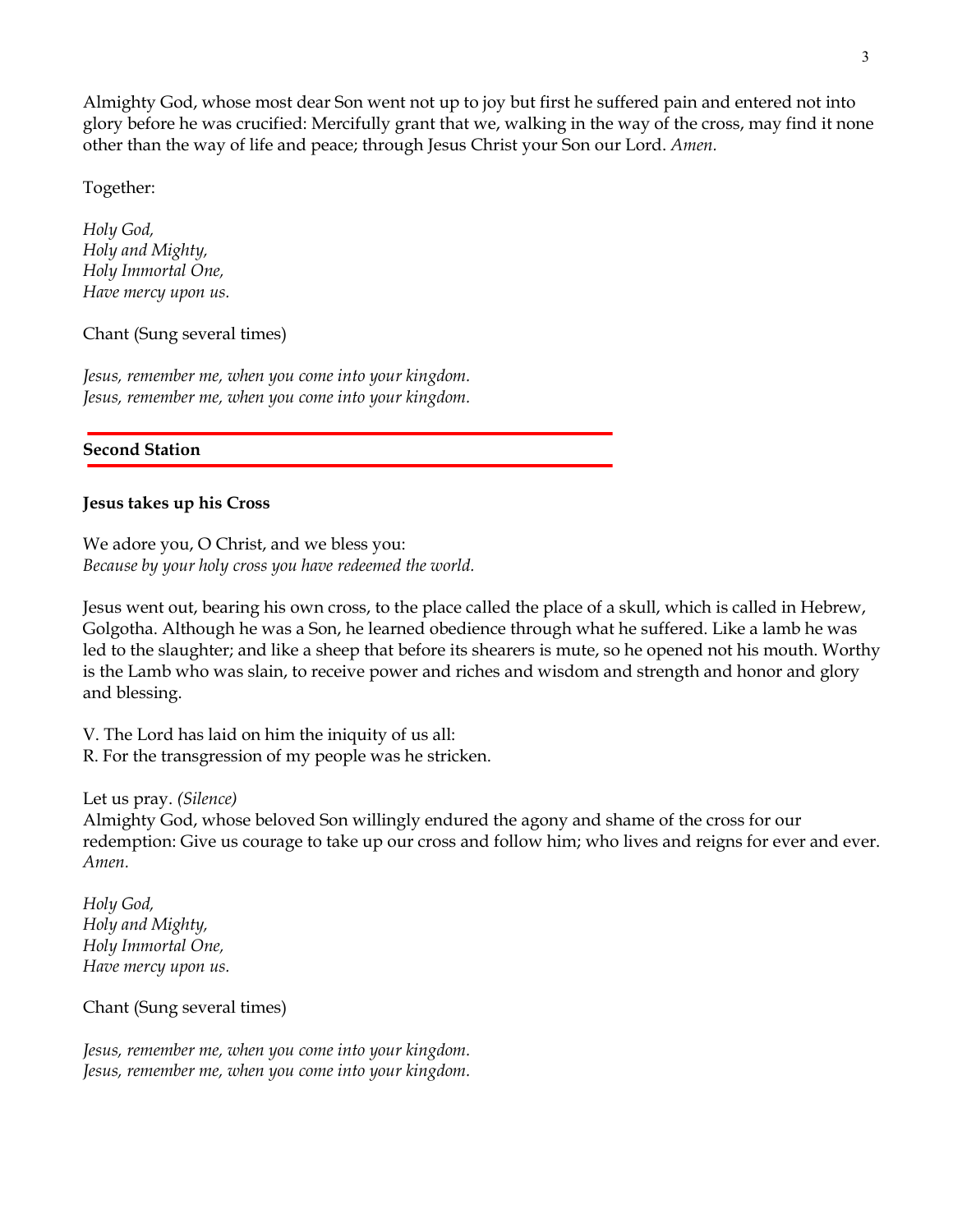## **Third Station**

#### **Jesus falls the first time**

We adore you, O Christ, and we bless you: *Because by your holy cross you have redeemed the world.*

Christ Jesus, though he was in the form of God, did not count equality with God a thing to be grasped; but emptied himself, taking the form of a servant, and was born in human likeness. And being found in human form he humbled himself and became obedient unto death, even death on a cross. Therefore, God has highly exalted him, and bestowed on him the name which is above every name.

Come, let us bow down, and bend the knee, and kneel before the Lord our Maker, for he is the Lord our God.

V. Surely he has borne our griefs: R. And carried our sorrows.

Let us pray. *(Silence)*

O God, you know us to be set in the midst of so many and great dangers, that by reason of the frailty of our nature we cannot always stand upright: Grant us such strength and protection as may support us in all dangers and carry us through all temptations; through Jesus Christ our Lord. *Amen.*

*Holy God, Holy and Mighty, Holy Immortal One, Have mercy upon us.*

Chant (Sung several times)

*Jesus, remember me, when you come into your kingdom. Jesus, remember me, when you come into your kingdom.*

### **Fourth Station**

#### **Jesus meets his afflicted mother**

We adore you, O Christ, and we bless you: *Because by your holy cross you have redeemed the world.*

To what can I liken you, to what can I compare you, O daughter of Jerusalem? What likeness can I use to comfort you, O virgin daughter of Zion? For vast as the sea is your ruin. Blessed are those who mourn, for they shall be comforted. The Lord will be your everlasting light, and your days of mourning shall be ended.

V. A sword will pierce your own soul also:

R. And fill your heart with bitter pain.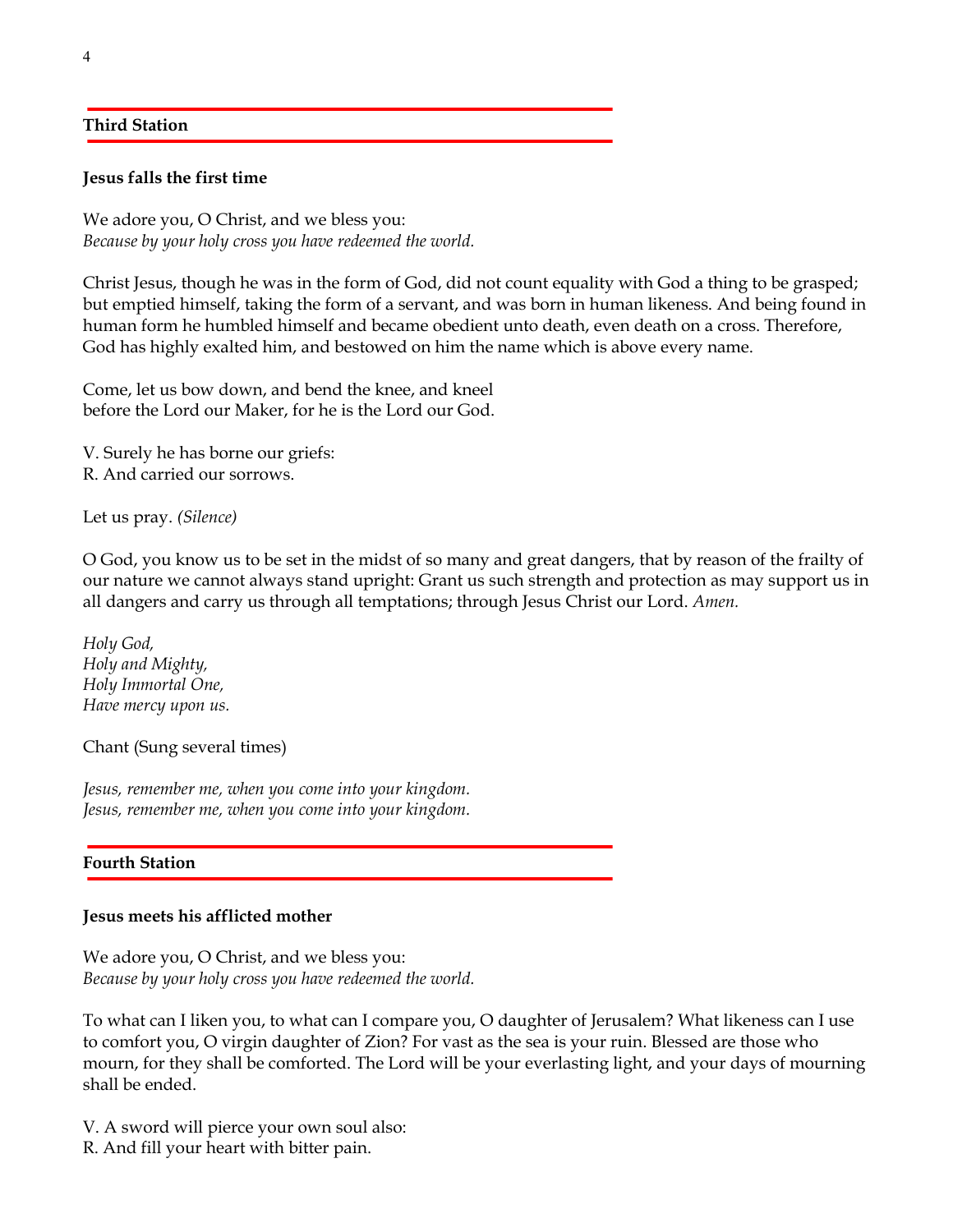Let us pray. *(Silence)*

O God, who willed that in the passion of your Son a sword of grief should pierce the soul of the Blessed Virgin Mary his mother: Mercifully grant that your Church, having shared with her in his passion, may be made worthy to share in the joys of his resurrection; who lives and reigns for ever and ever. Amen.

*Holy God, Holy and Mighty, Holy Immortal One, Have mercy upon us.*

Chant (Sung several times)

*Jesus, remember me, when you come into your kingdom. Jesus, remember me, when you come into your kingdom.*

**Fifth Station**

#### **The Cross is laid on Simon of Cyrene**

We adore you, O Christ, and we bless you: *Because by your holy cross you have redeemed the world.*

As they led Jesus away, they came upon a man of Cyrene, Simon by name, who was coming in from the country, and laid on him the cross to carry it behind Jesus. "If anyone would come after me, let him deny himself and take up his cross and follow me. Take my yoke upon you and learn from me; for my yoke is easy, and my burden is light."

V. Whoever does not bear his own cross and come after me:

R. Cannot be my disciple.

Let us pray. *(Silence)*

Heavenly Father, whose blessed Son came not to be served but to serve: Bless all who, following in his steps, give themselves to the service of others; that with wisdom, patience, and courage, they may minister in his Name to the suffering, the friendless, and the needy; for the love of him who laid down his life for us, your Son our Savior Jesus Christ. Amen.

*Holy God, Holy and Mighty, Holy Immortal One, Have mercy upon us.*

Chant (Sung several times)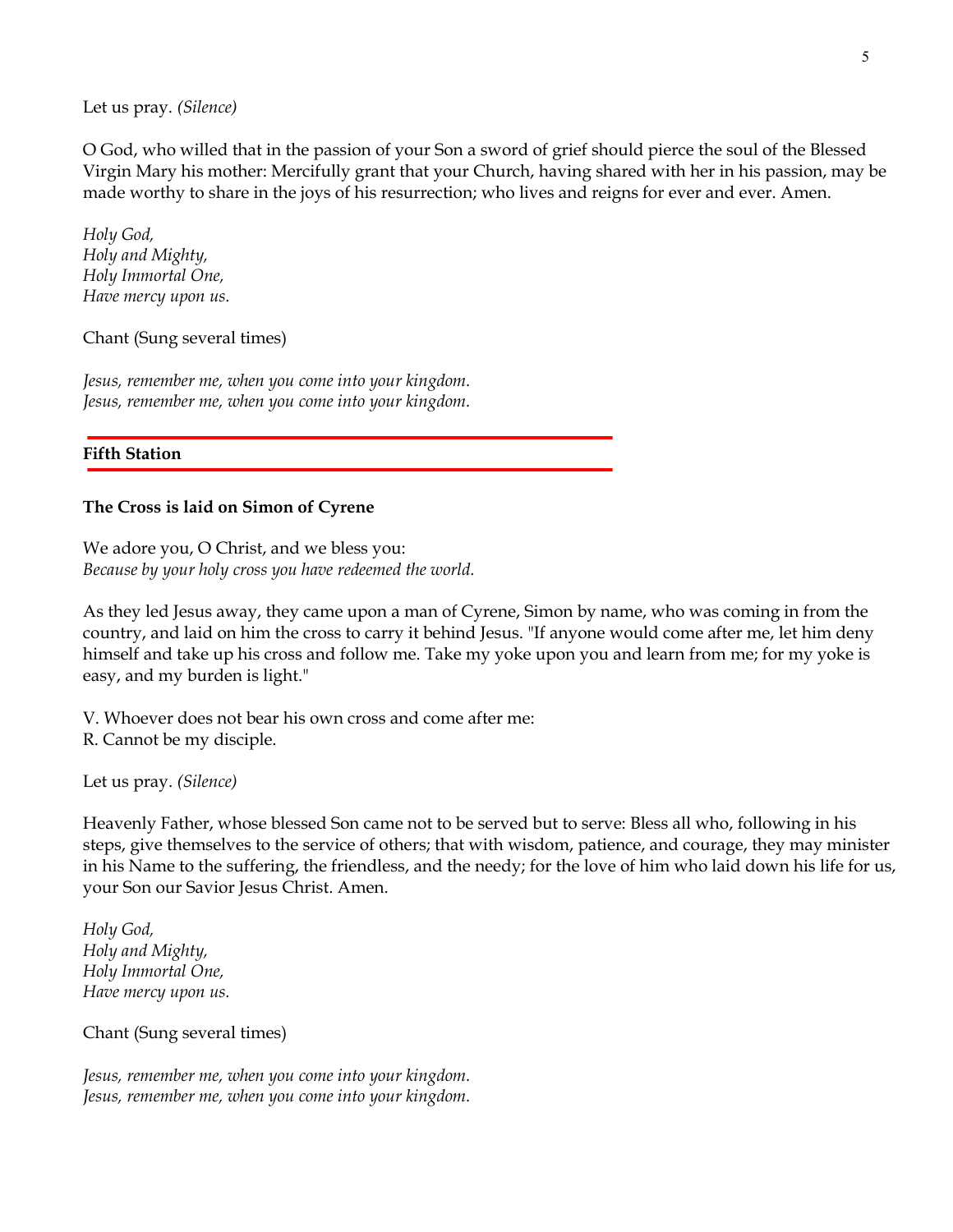# **Sixth Station**

## **A woman wipes the face of Jesus**

We adore you, O Christ, and we bless you: *Because by your holy cross you have redeemed the world.*

We have seen him without beauty or majesty, with no looks to attract our eyes. He was despised and rejected by men; a man of sorrows and acquainted with grief; and as one from whom men hide their faces, he was despised, and we esteemed him not. His appearance was so marred, beyond human semblance, and his form beyond that of the children of men. But he was wounded for our transgressions, he was bruised for our iniquities; upon him was the chastisement that made us whole, and with his stripes we are healed.

V. Restore us, O Lord God of hosts: R. Show the light of your countenance, and we shall be saved.

Let us pray. *(Silence)*

O God, who before the passion of your only-begotten Son revealed his glory upon the holy mountain: Grant to us that we, beholding by faith the light of his countenance, may be strengthened to bear our cross, and be changed into his likeness from glory to glory; through Jesus Christ our Lord. *Amen.*

*Holy God, Holy and Mighty, Holy Immortal One, Have mercy upon us.*

Chant (Sung several times)

*Jesus, remember me, when you come into your kingdom. Jesus, remember me, when you come into your kingdom.*

#### **Seventh Station**

#### **Jesus falls a second time**

We adore you, O Christ, and we bless you: *Because by your holy cross you have redeemed the world.*

Surely, he has borne our griefs and carried our sorrows. All we like sheep have gone astray; we have turned everyone to his own way; and the Lord has laid on him the iniquity of us all. He was oppressed, and he was afflicted, yet he opened not his mouth. For the transgression of my people was he stricken.

V. But as for me, I am a worm and no man: R. Scorned by all and despised by the people.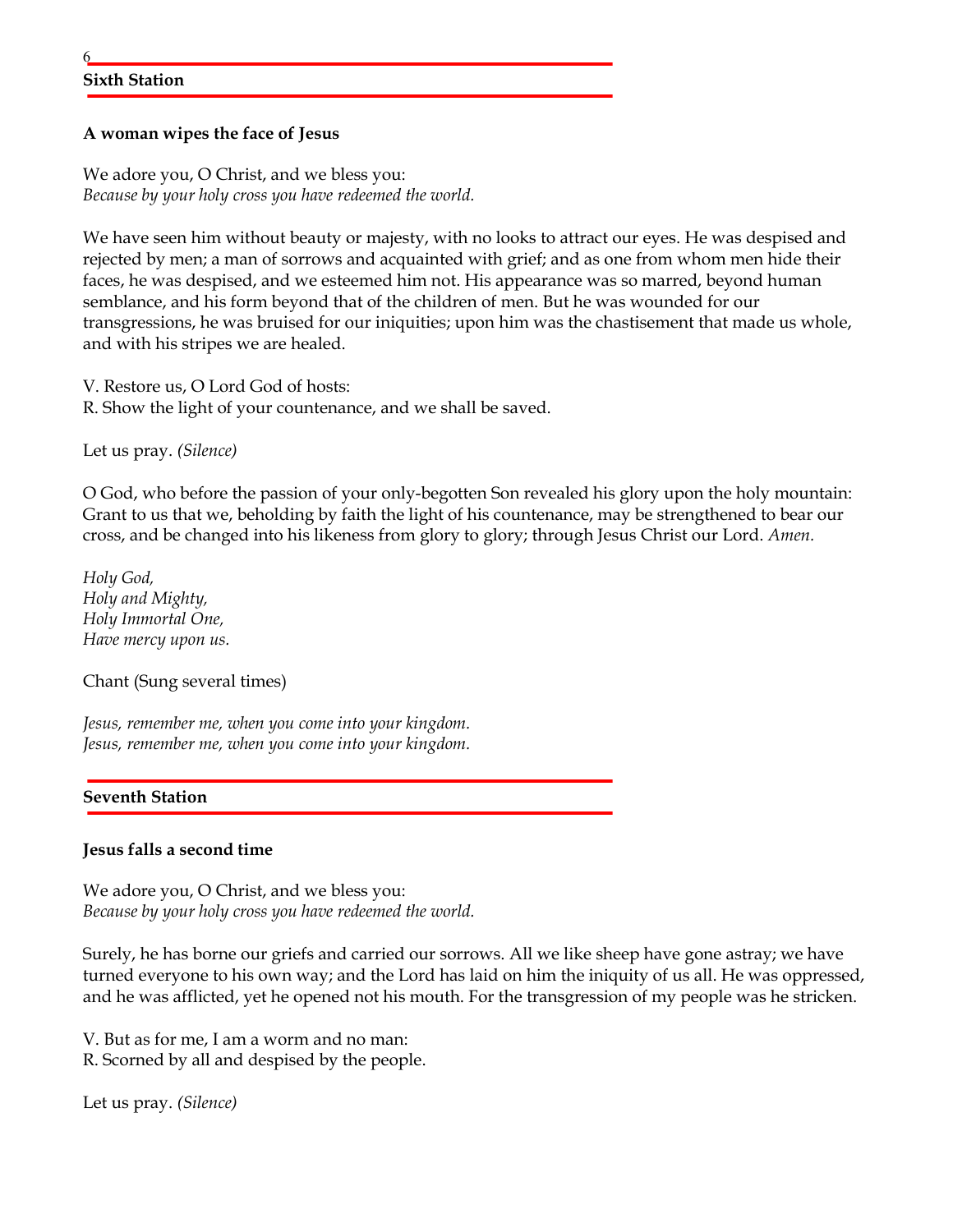Almighty and ever living God, in your tender love for the human race you sent your Son our Savior Jesus Christ to take upon him our nature, and to suffer death upon the cross, giving us the example of his great humility: Mercifully grant that we may walk in the way of his suffering, and also share in his resurrection; who lives and reigns for ever and ever. Amen.

*Holy God, Holy and Mighty, Holy Immortal One, Have mercy upon us.*

Chant (Sung several times)

*Jesus, remember me, when you come into your kingdom. Jesus, remember me, when you come into your kingdom.*

#### **Eighth Station**

#### **Jesus meets the women of Jerusalem**

We adore you, O Christ, and we bless you: *Because by your holy cross you have redeemed the world.*

There followed Jesus a great multitude of the people, and among them were women who bewailed and lamented him. But Jesus turning to them said, "Daughters of Jerusalem, do not weep for me, but weep for yourselves and for your children."

V. Those who sowed with tears: R. Will reap with songs of joy.

Let us pray. *(Silence)*

Teach your Church, O Lord, to mourn the sins of which it is guilty, and to repent and forsake them; that, by your pardoning grace, the results of our iniquities may not be visited upon our children and our children's children; through Jesus Christ our Lord. Amen.

*Holy God, Holy and Mighty, Holy Immortal One, Have mercy upon us.*

Chant (Sung several times)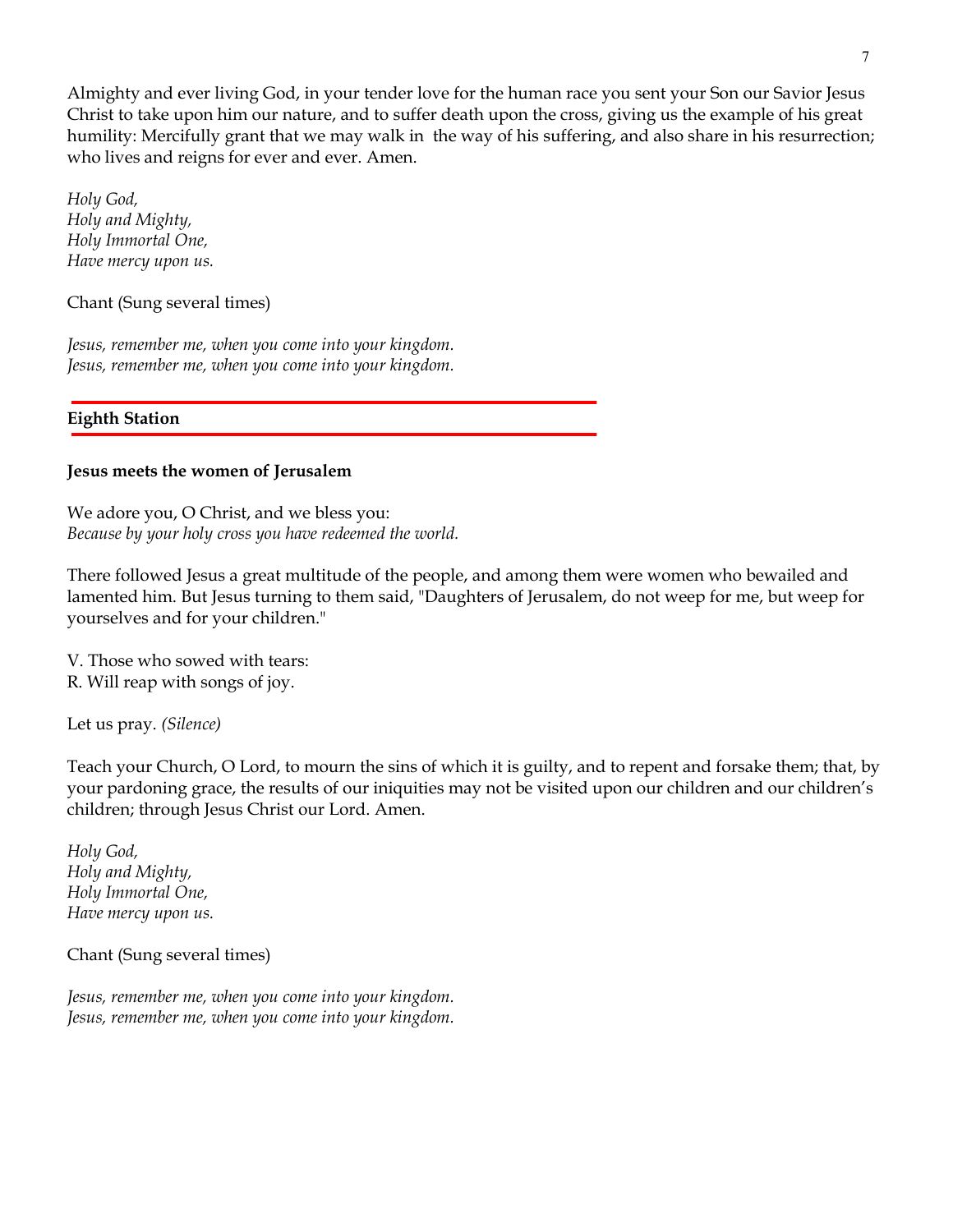#### **Ninth Station**

#### **Jesus falls a third time**

We adore you, O Christ, and we bless you: *Because by your holy cross you have redeemed the world.*

I am the man who has seen affliction under the rod of his wrath; he has driven and brought me into darkness without any light. He has besieged me and enveloped me with bitterness and tribulation; he has made me dwell in darkness like the dead of long ago. Though I call and cry for help, he shuts out my prayer. He has made my teeth grind on gravel and made me cower in ashes. "Remember, O Lord, my affliction and bitterness, the wormwood and the gall!"

V. He was led like a lamb to the slaughter: R. And like a sheep that before its shearers is mute, so he opened not his mouth.

Let us pray. *(Silence)*

O God, by the passion of your blessed Son you made an instrument of shameful death to be for us the means of life: Grant us so to glory in the cross of Christ, that we may gladly suffer shame and loss for the sake of your Son our Savior Jesus Christ. Amen.

*Holy God, Holy and Mighty, Holy Immortal One, Have mercy upon us.*

Chant (Sung several times)

*Jesus, remember me, when you come into your kingdom. Jesus, remember me, when you come into your kingdom.*

#### **Tenth Station**

#### **Jesus is stripped of his garments**

We adore you, O Christ, and we bless you: *Because by your holy cross you have redeemed the world.*

When they came to a place called Golgotha (which means the place of a skull), they offered him wine to drink, mingled with gall; but when he tasted it, he would not drink it. And they divided his garments among them by casting lots. This was to fulfill the scripture which says, "They divided my garments among them; they cast lots for my clothing."

V. They gave me gall to eat: R. And when I was thirsty they gave me vinegar to drink.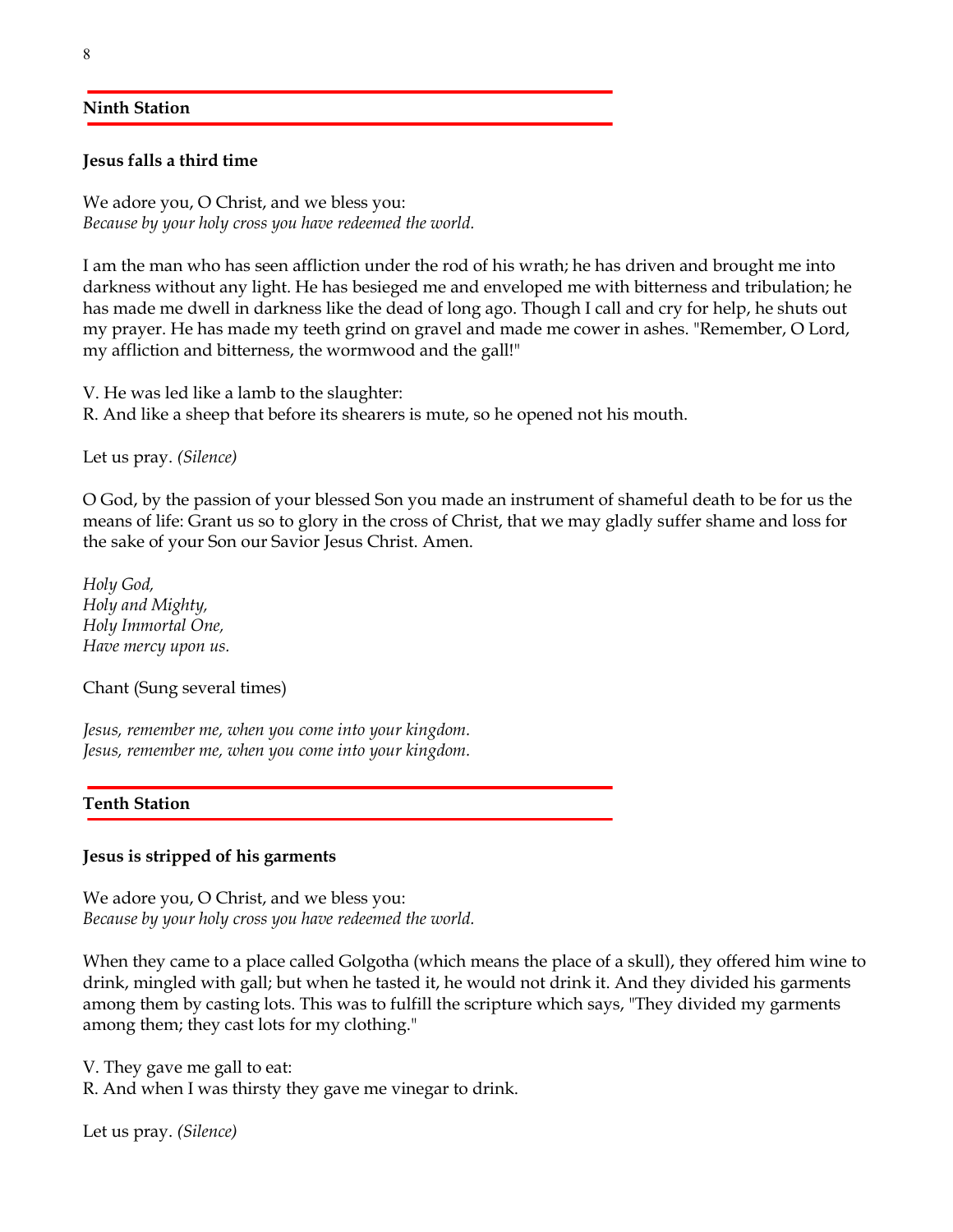Lord God, whose blessed Son our Savior gave his body to be whipped and his face to be spit upon: Give us grace to accept joyfully the sufferings of the present time, confident of the glory that shall be revealed; through Jesus Christ our Lord. Amen.

*Holy God, Holy and Mighty, Holy Immortal One, Have mercy upon us.*

Chant (Sung several times)

*Jesus, remember me, when you come into your kingdom. Jesus, remember me, when you come into your kingdom.*

**Eleventh Station**

#### **Jesus is nailed to the Cross.**

We adore you, O Christ, and we bless you: *Because by your holy cross you have redeemed the world.*

When they came to the place which is called The Skull, there they crucified him; and with him they crucified two criminals, one on the right, the other on the left, and Jesus between them. And the scripture was fulfilled which says, "He was numbered with the transgressors."

V. They pierce my hands and my feet: R. They stare and gloat over me.

Let us pray. *(Silence)*

Lord Jesus Christ, you stretched out your arms of love on the hard wood of the cross that everyone might come within the reach of your saving embrace: So clothe us in your Spirit that we, reaching forth our hands in love, may bring those who do not know you to the knowledge and love of you; for the honor of your Name. Amen.

*Holy God, Holy and Mighty, Holy Immortal One, Have mercy upon us.*

Chant (Sung several times)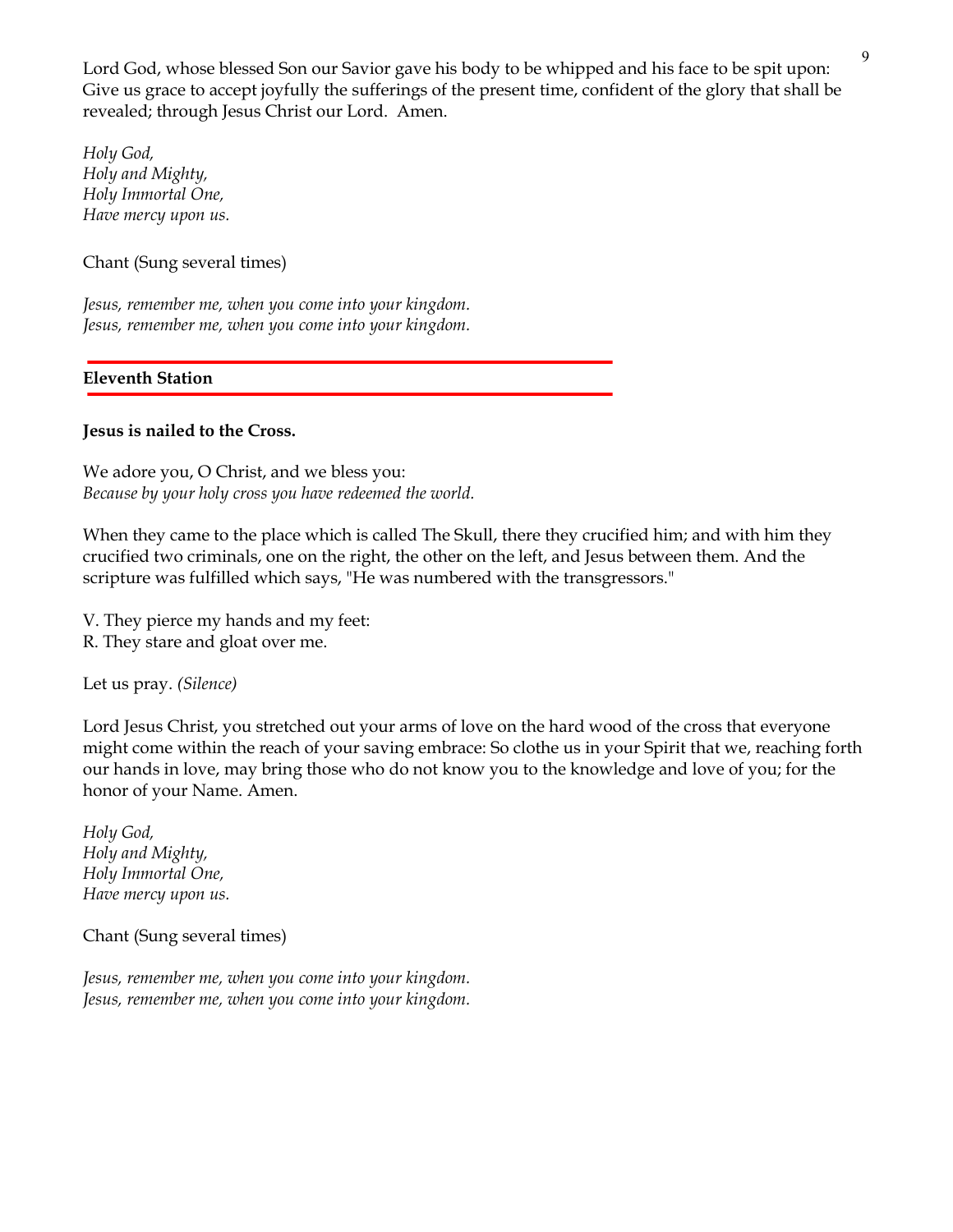## **Twelfth Station**

#### **Jesus dies on the Cross**

We adore you, O Christ, and we bless you: *Because by your holy cross you have redeemed the world.*

When Jesus saw his mother, and the disciple whom he loved standing near, he said to his mother, "Woman, behold your son!" Then he said to the disciple, "Behold your mother!" And when Jesus had received the vinegar, he said, "It is finished!" And then, crying with a loud voice, he said, "Father, into your hands I commend my spirit." And he bowed his head and handed over his spirit.

V. Christ for us became obedient unto death: R. Even death on a cross.

Let us pray. *(Silence)*

O God, who for our redemption gave your only-begotten Son to the death of the cross, and by his glorious resurrection delivered us from the power of our enemy: Grant us so to die daily to sin, that we may evermore live with him in the joy of his resurrection; who lives and reigns now and for ever. Amen.

*Holy God, Holy and Mighty, Holy Immortal One, Have mercy upon us.*

Chant (Sung several times)

*Jesus, remember me, when you come into your kingdom. Jesus, remember me, when you come into your kingdom.*

## **Thirteenth Station**

#### **The body of Jesus is placed in the arms of his mother**

We adore you, O Christ, and we bless you: *Because by your holy cross you have redeemed the world.*

All you who pass by, behold and see if there is any sorrow like my sorrow. My eyes are spent with weeping; my soul is in tumult; my heart is poured out in grief because of the downfall of my people. "Do not call me Naomi (which means Pleasant), call me Mara (which means Bitter); for the Almighty has dealt very bitterly with me."

V. Her tears run down her cheeks: R. And she has none to comfort her.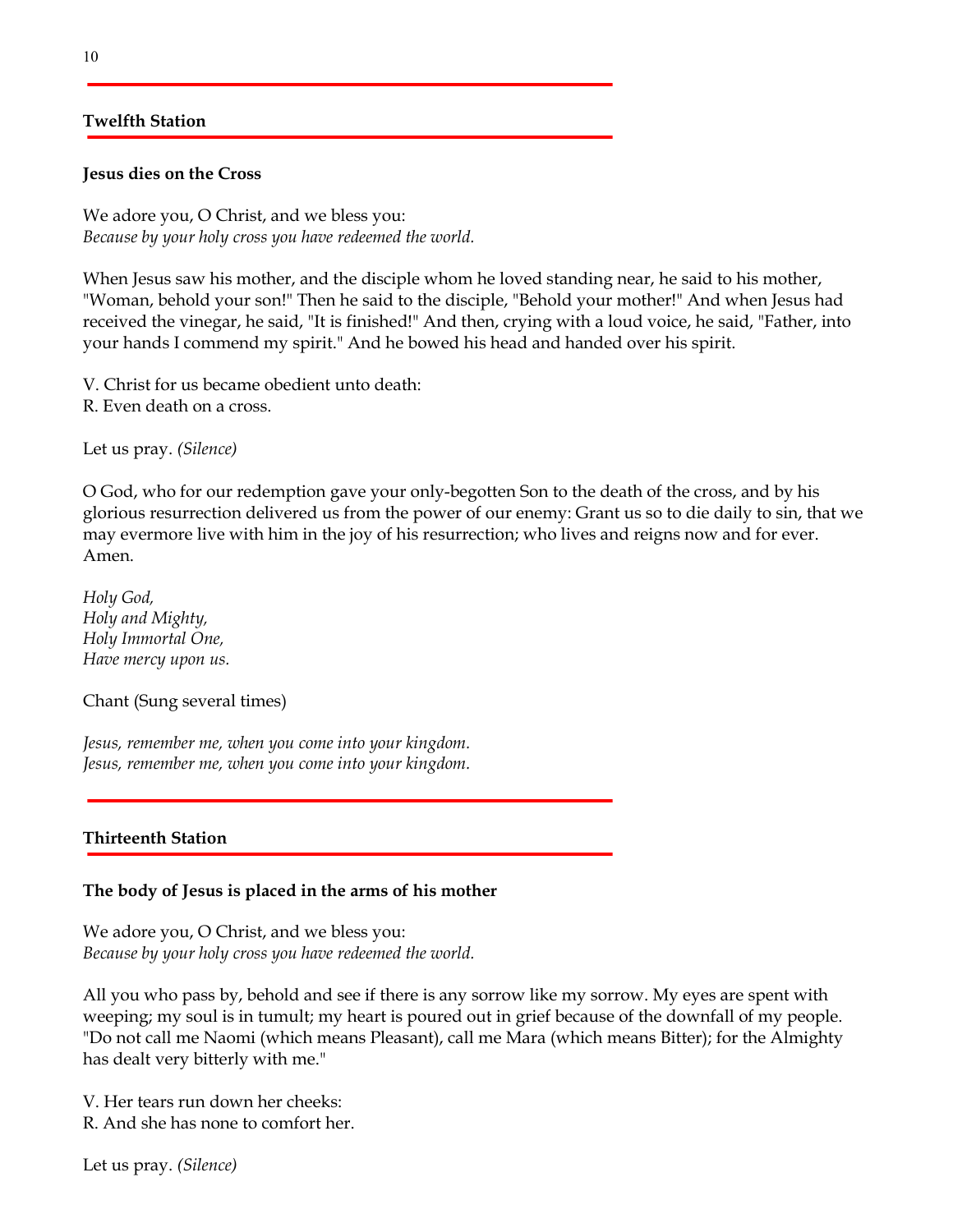Lord Jesus Christ, by your death you took away the sting of death: Grant to us your servants so to follow in faith where you have led the way, that we may at length fall asleep peacefully in you and wake up in your likeness; for your tender mercies' sake. Amen.

*Holy God, Holy and Mighty, Holy Immortal One, Have mercy upon us.*

Chant (Sung several times)

*Jesus, remember me, when you come into your kingdom. Jesus, remember me, when you come into your kingdom.*

## **Fourteenth Station**

# **Jesus is laid in the tomb**

We adore you, O Christ, and we bless you: *Because by your holy cross you have redeemed the world.*

When it was evening, there came a rich man from Arimathea, named Joseph, who also was a disciple of Jesus. He went to Pilate and asked for the body of Jesus. Then Pilate ordered it to be given to him. And Joseph took the body, and wrapped it in a clean linen shroud, and laid it in his own new tomb, which he had hewn in the rock; and he rolled a great stone to the door of the tomb.

V. You will not abandon me to the grave: R. Nor let your holy One see corruption.

Let us pray. *(Silence)*

O God, your blessed Son was laid in a tomb in a garden and rested on the Sabbath day: Grant that we who have been buried with him in the waters of baptism may find our perfect rest in his eternal and glorious kingdom; where he lives and reigns for ever and ever. Amen.

*Holy God, Holy and Mighty, Holy Immortal One, Have mercy upon us.*

Chant (Sung several times)